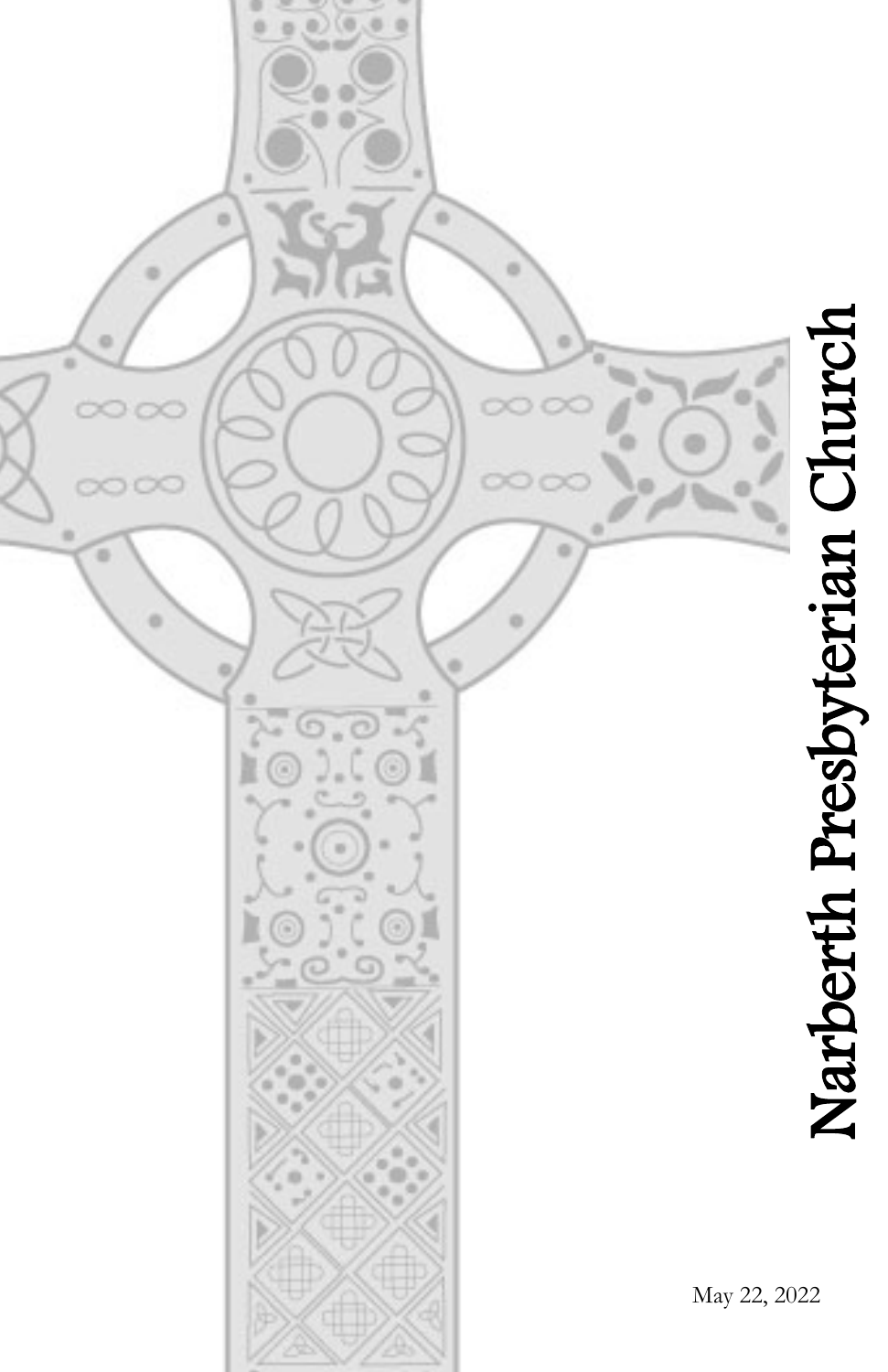## **LORD'S DAY OF CELEBRATION**

May 22, 2022

**Prelude "Joy In The Morning" Sherry Beebe, organ**

**Welcome and Family News Pastor Debbie**

**Call to Worship Psalm 150 Ruth Ellen Patterson** 

**Hymn #2** "Holy, Holy, Holy! Lord God Almighty" Nicaea

Sherry, organ, Emil Pilacik, trumpet

**Prayer of Invocation Pastor Debbie** 

**Scripture Reading Psalm 100 Philip Beebe**

#### **Prayer of Confession Pastor Steve**

Gracious God, you have made us for yourself, and our hearts are restless until we find our rest in you. Please forgive us for looking in the wrong places for what you alone provide. We confess that we have given our time, allegiance, and love to what is less than you. We are more enamored by the ways of this world than the glory and majesty of God. Please forgive us through the cross of Christ. On this special Sunday, we thank you for the amazing gift of music which lifts us into the joy and holiness of your presence. Please fill us with the Holy Spirit, that we may give ourselves back to you with wholehearted intelligence and exuberance. In Jesus' Name. Amen.

#### **Silent Prayer and Assurance of Pardon**

#### **Retirement Celebration and Recognition – Sherry Matthews Beebe, Minister of Music, 1985-2020**

Jan Lentz, words of tribute Dean Pappas, song, "Like A River Glorious" Pastor Steve – words of tribute Pam Fleming, Pastor Debbie – presentation of gifts Pastor Steve – prayer of blessing

### **Choir Anthem** "When In Our Music God Is Glorified"

(Children and Youth dismissed to Sunday School and Confirmation)

#### Pastoral Prayer and Lord's Prayer **Pastor Debbie** Passing of Friendship Pads & Presentation of Tithes and Offerings

Natalie Sleeth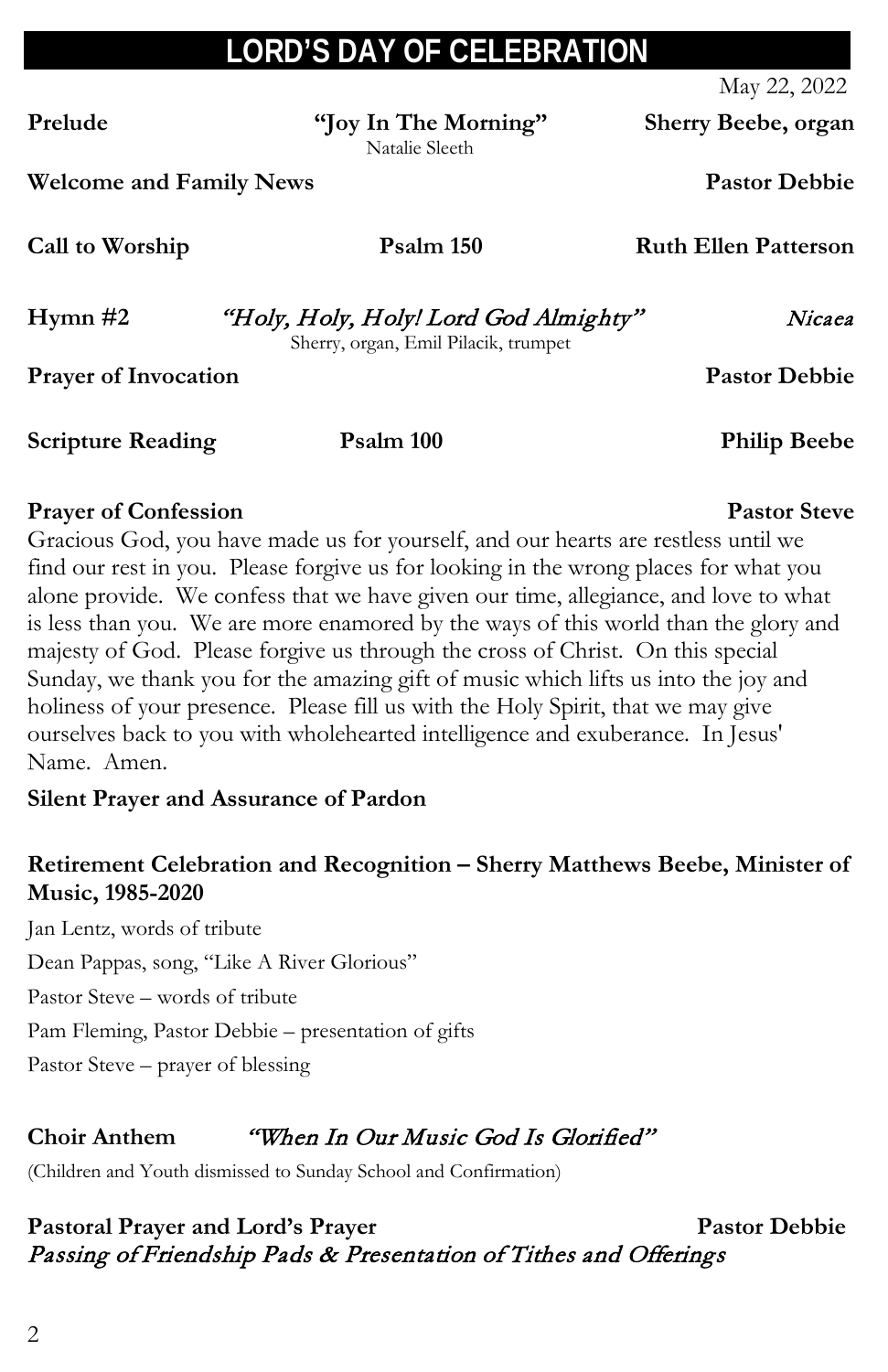| <b>Offertory</b>                  | "Praise Everlasting"<br>Paxton                               | Sherry, organ        |
|-----------------------------------|--------------------------------------------------------------|----------------------|
| Doxology and Prayer of Dedication | Sherry, organ                                                |                      |
| <b>Scripture Reading</b>          | Ephesians 2:19-22; 5:18-20                                   | <b>Pastor Debbie</b> |
| Sermon                            | "THE Priority Of Every Church"                               | <b>Pastor Steve</b>  |
| Hymn #92                          | "Crown Him With Many Crowns"<br>Sherry, organ, Emil, trumpet | Diademata            |
| <b>Benediction</b>                |                                                              | <b>Pastor Steve</b>  |
| Postlude                          |                                                              | <b>Sherry Bebee</b>  |
| <b>Prayer Ministry</b>            |                                                              | <b>Jan Kennedy</b>   |

#### **Reception in Chapel**

Today it is our joy to celebrate the retirement of Sherry Beebe after 35 years of outstanding and faithful service as our Minister of Music (1985-2020). All are invited to a reception in the Chapel immediately following the service.

#### **SAFETY AND SECURITY UPDATE**

**COVID Trends.** Recently, three of our local counties (Delaware, Montgomery and Chester) reached "High" Covid community levels as defined by the Centers for Disease Control (CDC) [\(https://www.cdc.gov/\)](https://www.cdc.gov/). Philadelphia county remains at a 'Medium" Covid community level. We have also had recent COVID-19 cases in several of NPC's ministries during the past couple of weeks. You are encouraged to take proper precautions as outlined below for your own safety as well as to mitigate further spread to other individuals at NPC.

**Safety Protocols.** Our "official" stance is shifting from "Masking Optional" to "Masking Strongly Recommended" for all over the age of 2. Safety and Security will continue to monitor and report to leadership to take appropriate actions. Masks remain available free of charge at both entrances.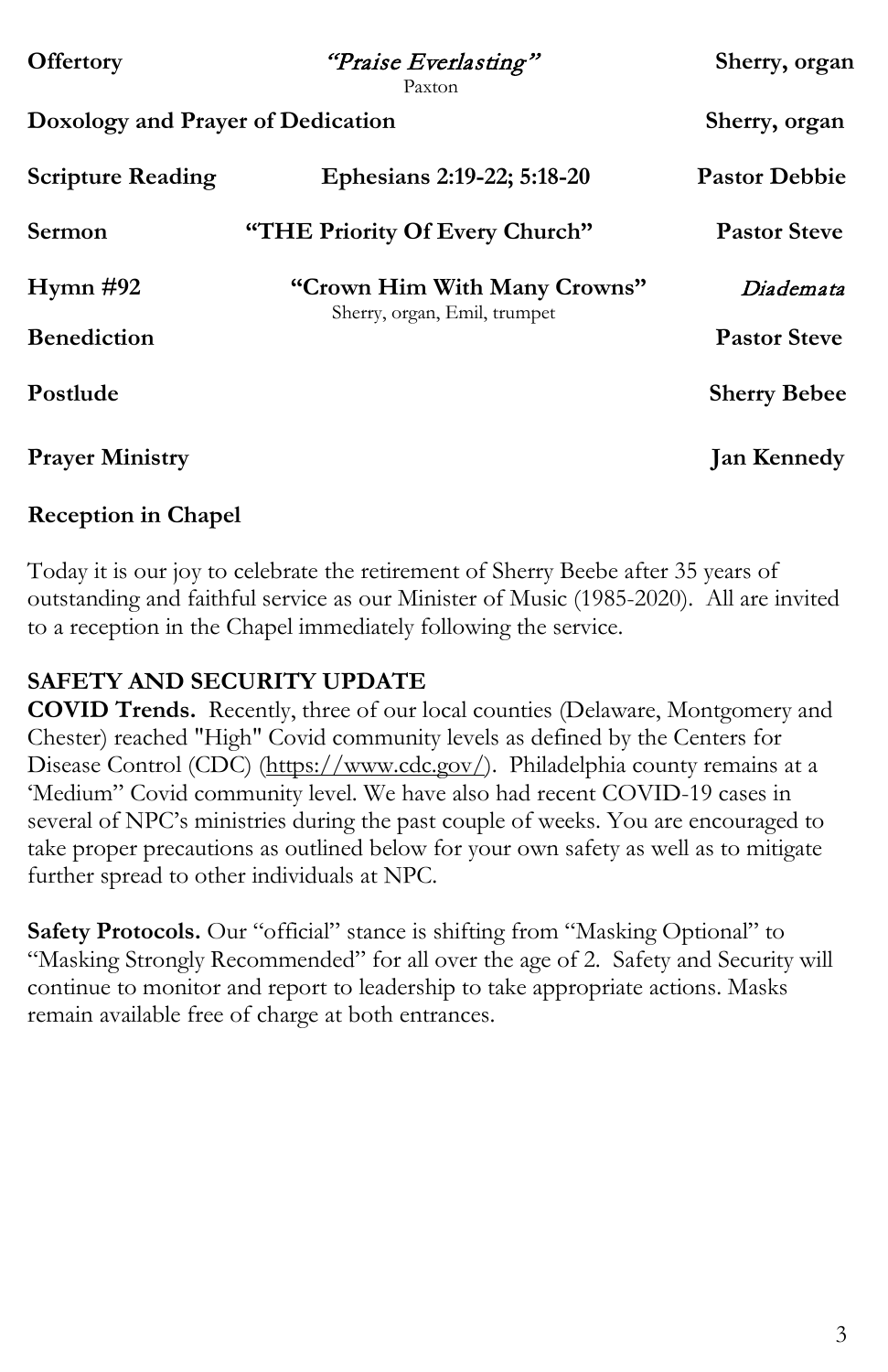# **INTERGENERATIONAL MINISTRY NEWS: CHILDREN**

**CHILDREN'S NEWS**

**Ready, Set, Go and Tell!** Join us for a new Sunday School program where we will learn to share the Good News with the World! Sunday School is best for K - 5th grade.

**Surfs Up with the Beati-Dudes!** Join us for a new Wednesday Night program from 7:00pm-8:00pm to learn the Beatitudes with a surfing theme. This program is best for K - 5th grade. Children's Wednesday Night Programs will end on Wednesday, May 25th.

**Register for VBC!** Register for VBC today! VBC is best for rising Kindergarten (2022-2023 school year)-5th grade. VBC takes place Monday, June 20th - Friday, June 24th from 9:00am - 11:30am. Online registration will close on Friday, June 8th. See website and Newsletter for registration and volunteer sign ups.

**The Great NPC Bake Off** - Sunday, June 5th at the Chuck Wagon! Be a part of the ultimate baking battle! Bring two dozen of your best cookie and the recipe to display. RSVP your cookie to Danielle [\(dkauffman@narberthpres.org\)](mailto:dkauffman@narberthpres.org). All submissions due by Friday, June 3rd.

**Save the Date** - Children and Youth Sunday is June 12th! Rising 2nd graders are presented Bibles and rising 6th graders are recognized!

**NEW All Church Picnic is back!** Join us directly following worship on Sunday, June 12th for food, games, and fellowship right here at NPC! More details soon.

**Postcard Prayer Pals** - Intergenerational Ministry is planning to connect the generations through a summer prayer program. Children, Youth, Families, Young at heart will be paired and encouraged to send a few postcards throughout the summer with a greeting and prayer for their new friends. Your first postcard and stamp is on us! Signup by emailing Danielle [\(dkauffman@narberthpres.org\)](mailto:dkauffman@narberthpres.org). The snail mail begins Monday, June 20th!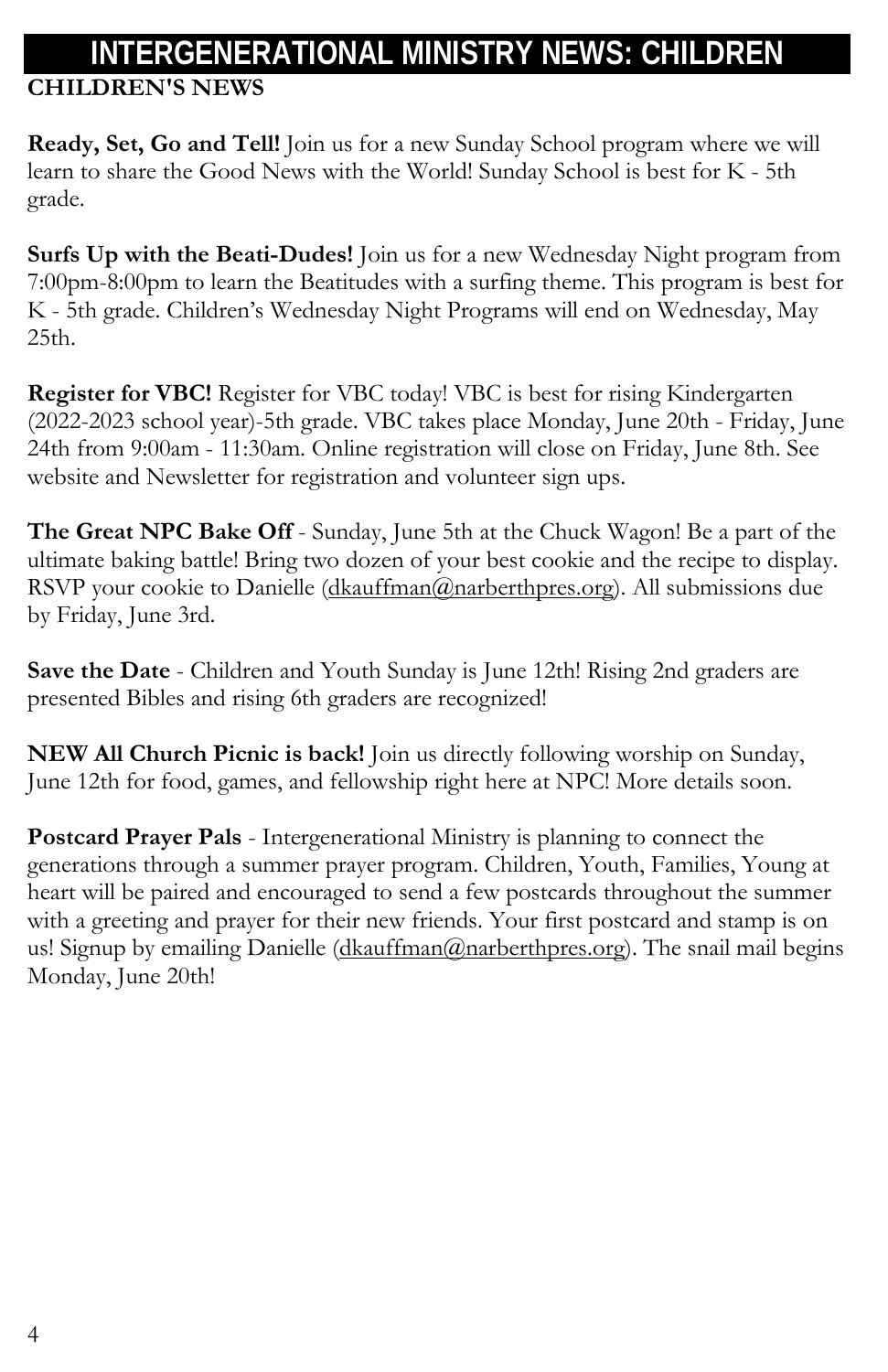## **INTERGENERATIONAL MINISTRY NEWS: YOUTH**

### **YOUTH NEWS**

**Confirmation Class and Sunday School will meet this Sunday, May 22nd!**

**Middle School Youth Group -** 6th through 8th grade meet each Wednesday Night in the Youth Room from 7:00pm-8:00pm for fun games and a new lesson.

**High School Youth Group** - 9th through 12th grade will meet beginning **Sunday, May 22nd from 6:00pm-7:30pm**. Please email Juwan [\(jwilliams@narberthpres.org\)](mailto:jwilliams@narberthpres.org) for more information.

**Save the Date -** Sunday, June 5th is Confirmation Sunday.

**The Great NPC Bake Off** - Sunday, June 5th at the Chuck Wagon! Be a part of the ultimate baking battle! Bring two dozen of your best cookie and the recipe to display. RSVP your cookie to Danielle [\(dkauffman@narberthpres.org\)](mailto:dkauffman@narberthpres.org). All submissions due by Friday, June 3rd.

**Save the Date** - Children and Youth Sunday is June 12th! Graduating High School students will be recognized.

**NEW All Church Picnic is back!** Join us directly following worship on Sunday, June 12th for food, games, and fellowship right here at NPC! More details soon.

**Postcard Prayer Pals** - Intergenerational Ministry is planning to connect the generations through a summer prayer program. Children, Youth, Families, Young at heart will be paired and encouraged to send a few postcards throughout the summer with a greeting and prayer for their new friends. Your first postcard and stamp is on us! Signup by emailing Danielle [\(dkauffman@narberthpres.org\)](mailto:dkauffman@narberthpres.org). The snail mail begins Monday, June 20th!

### **YOUTH VOLUNTEER OPPORTUNITIES:**

**VBC 2022!** Register today to volunteer for VBC! Our theme this year is "Make Waves"! Youth we need your energy in many areas. VBC is set for Monday, June 20th through Friday, June 24th from 9:00am-11:30am. We hope to see many of you there! See website and Newsletter for registration and volunteer sign ups.

**Tech Room Volunteer** – Learn some great skills, get some volunteer hours in, and hang out with some cool people! Contact Matt Weed (mweed@narberthpres.org) to sign up.

**Children's Ministry YOUTH Leaders** - Children's Ministry is seeking strong Youth mentors to help lead lessons, crafts, and play in our Nursery and Sunday School. Please reach out to Danielle Kauffman (dkauffman@narberthpres.org) for more details or to sign up!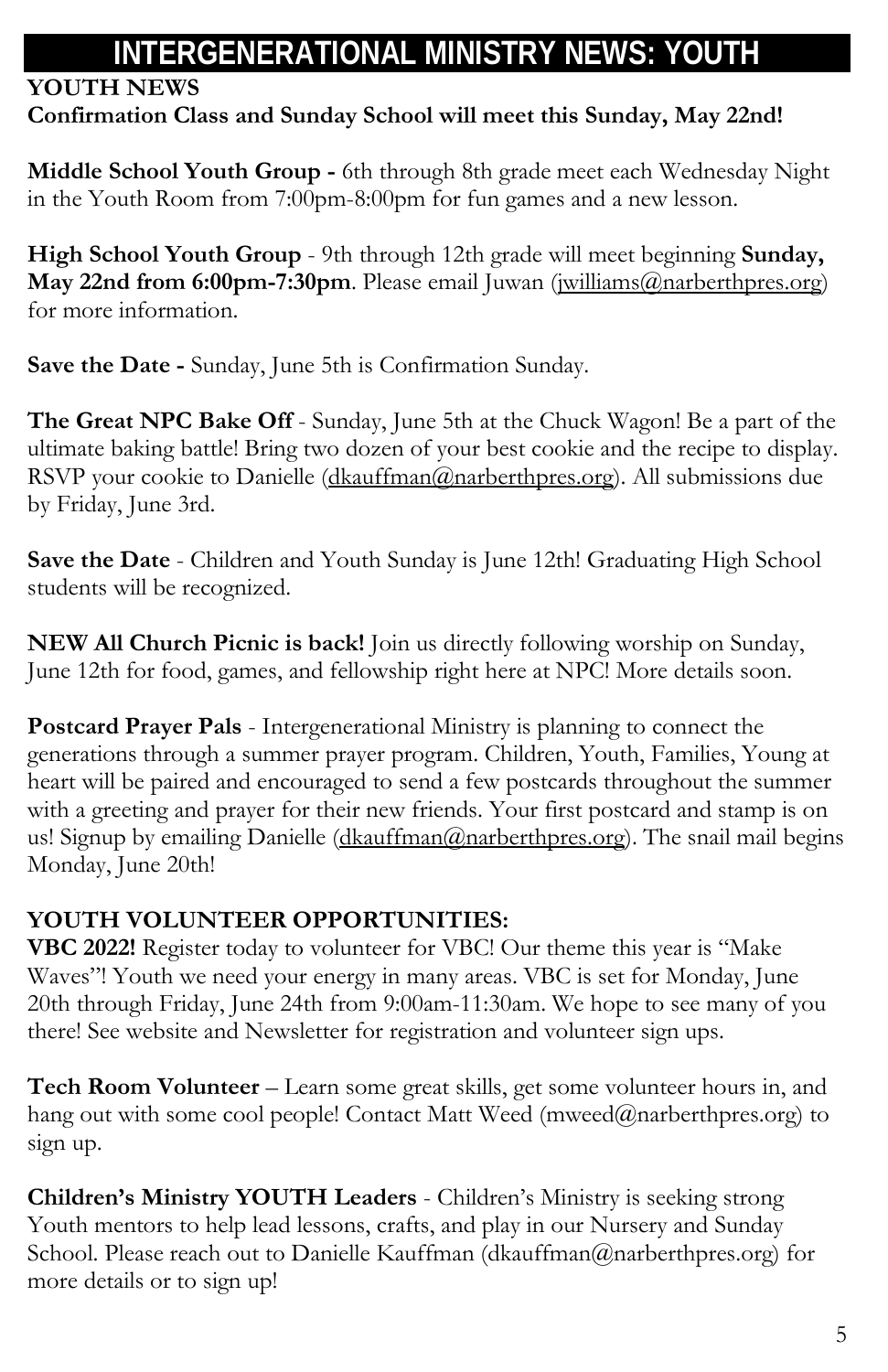## **ADULT DISCIPLESHIP OPPORTUNITIES**

#### **Sunday Mornings**

**8:15 am class**-Please join us - live in the NPC Parlor, or via Zoom, for a time of conversation focused on the scriptures for that day's worship service. All are welcome! Contact Debbie Watson for more details dwatson@narberthpres.org.

#### **Wednesday Night in the Chapel with Pastor Debbie**

As Christians, we are called to proclaim God's name in all the earth (1 Chronicles 16:8). How do we do that in a world that is full of other "god options"? Come discover how the Apostle Paul communicated the Good News of Christ to Philippi, a Roman colony that worshiped false gods. In this video-based 5 lesson series, Everyone is welcome to come learn about the culture of ancient Philippi, and what it means today to be a colony of heaven, rather than a reflection of the surrounding culture. 7-8pm in the Chapel (April 27, May 4, 11, 18, 25).

#### **Wednesday Nights in the Parlor with Pastor Steve**

We have begun a new class entitled: "The Practice of Easter." Each week we will study one of the 7 "resurrection chapters" in the New Testament: Matthew 28, Mark 16, Luke 24, John 20,21, Acts 1, and 1 Corinthians 15. Why settle for one Easter Sunday each year? Let's learn to practice the resurrection year-round! (Parlor)

#### **Good Grief Burger Fellowship:**

Good Grief Burger Fellowship will take place on Wednesday, June 8th 5:30pm in the gym, and will be a time of celebrating our loved ones who has passed on before us. For those of you who have lost loved ones and want to share your memories with others, please feel free to come! Expect an email from the church to register for the dinner. If you don't use email just reach out to either Alice Antonelli or Dee Knight. Feel free to bring a picture and a fun, happy memory. If you get a picture to Alice by May 25th, she will add the picture to a video montage. There is no time period that the person has had to have passed; all you need is the desire to share a happy memory! If so, please come share a burger and a happy memory with us!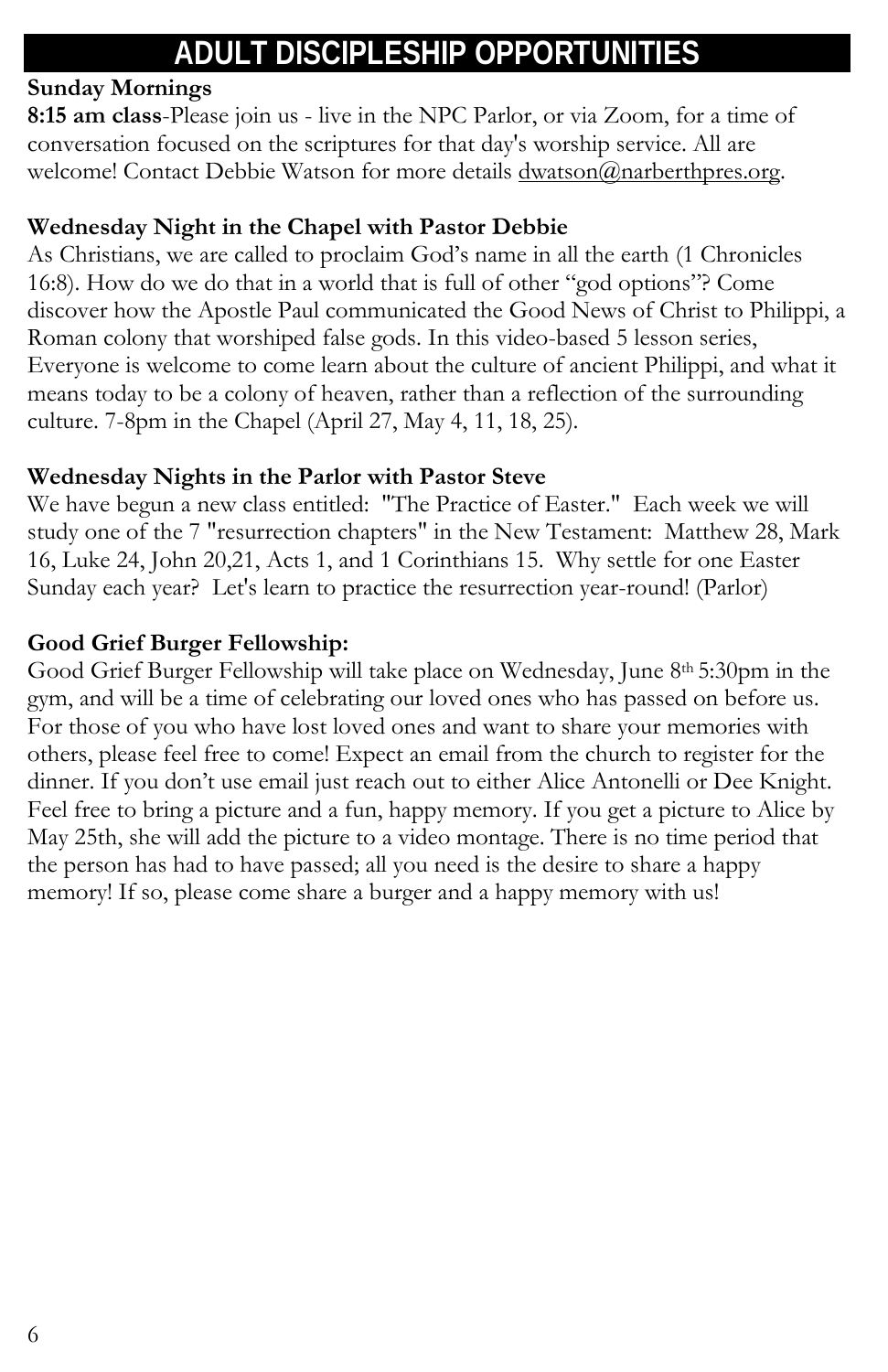#### **Prayer Focus**: **Fellowship of Christian Athletes**

The Fellowship of Christian Athletes is touching millions of lives…one heart at a time. Since 1954, FCA has been challenging coaches and athletes on the professional, college, high school, junior high and youth levels to use the powerful platform of sport to reach every coach and every athlete with the transforming power of Jesus Christ. FCA focuses on serving local communities around the globe by engaging, equipping and empowering coaches and athletes to unite, inspire and change the world through the gospel. <https://www.fca.org/>